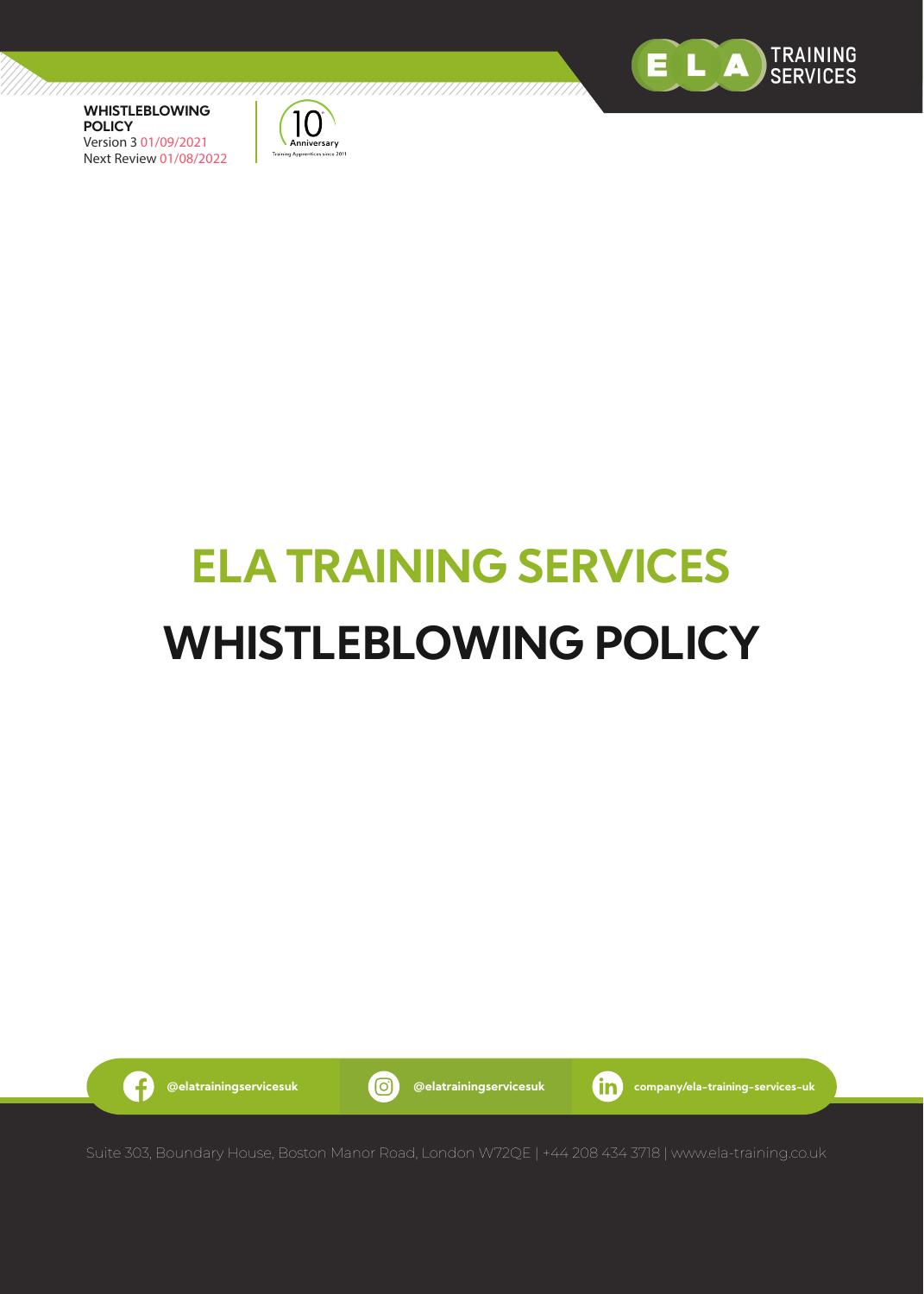

,,,,,,,,,,,,,,,,,,,,,,,,



77777777777777777777

ELA Training Services are committed to conducting business with honesty and integrity, and we expect all employees to maintain high standards. However, all organisations face the risk of things going wrong from time to time, or of unknowingly harbouring illegal or unethical conduct. A culture of openness and accountability is essential in order to prevent such situations occurring or to address them when they do occur.

#### **The aims of this policy are:**

**(a)** To encourage Employee to report suspected wrongdoing as soon as possible, in the knowledge that their concerns will be taken seriously and investigated as appropriate, and that their confidentiality will be respected. (b) To provide employees with guidance as to how to raise those concerns.

To reassure employees that they should be able to raise genuine concerns without fear of reprisals, even if they turn out to be mistaken.

## **What is whistleblowing?**

**Whistleblowing** is the disclosure of information which relates to suspected wrongdoing or dangers at work. This may include:

- criminal activity;
- miscarriages of justice;
- danger to health and safety;
- damage to the environment;
- failure to comply with any legal obligation or regulatory requirements;
- financial fraud or mismanagement;
- negligence;
- breach of our internal policies and procedures;
- conduct likely to damage our reputation;
- unauthorised disclosure of confidential information;

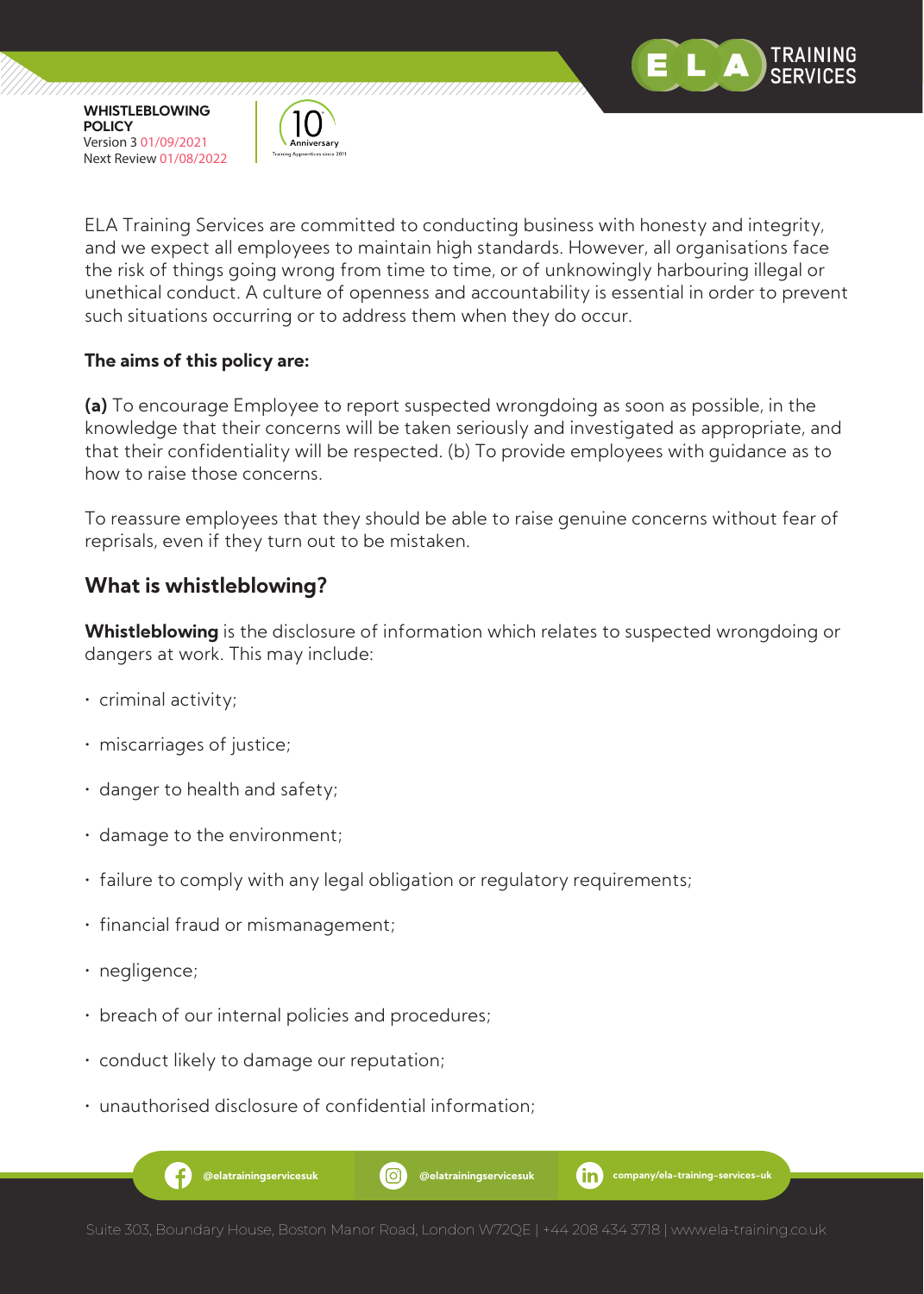



• the deliberate concealment of any of the above matters.

A **whistleblower** is a person who raises a genuine concern relating to any of the above. If you have any genuine concerns related to suspected wrongdoing or danger affecting any of our activities (a whistleblowing concern) you should report it under this policy.

This policy should not be used for complaints relating to your own personal circum stances, such as the way you have been treated at work. In those cases you should use the Grievance Procedure or Anti-harassment and Bullying Policy as appropriate.

If you are uncertain whether something is within the scope of this policy you should seek advice from one of the persons named at paragraph 16.8 of this policy.

#### **Raising a whistleblowing concern**

We hope that in many cases you will be able to raise any concerns with your line manager.

You may tell them in person or put the matter in writing if you prefer. They may be able to agree a way of resolving your concern quickly and effectively. In some cases they may refer the matter to the Whistleblowing Officer.

However, where the matter is more serious, or you feel that your line manager has not addressed your concern, or you prefer not to raise it with them for any reason, you should report the matter to the Whistleblowing Officer, Inderjot Singh – Managing Director and send an email to inderjot@ela-group.co.uk

We will arrange a meeting with you as soon as possible to discuss your concern. You may bring a colleague or union representative to any meetings under this policy. Your companion must respect the confidentiality of your disclosure and any subsequent investigation.

We will take down a written summary of your concern and provide you with a copy after the meeting. We will also aim to give you an indication of how we propose to deal with the matter.

## **Confidentiality**

We hope that employees will feel able to voice whistleblowing concerns openly under this policy. However, if you want to raise your concern confidentially, we will make every effort to keep your identity secret. If it is necessary for anyone investigating your concern to know your identity, we will discuss this with you.

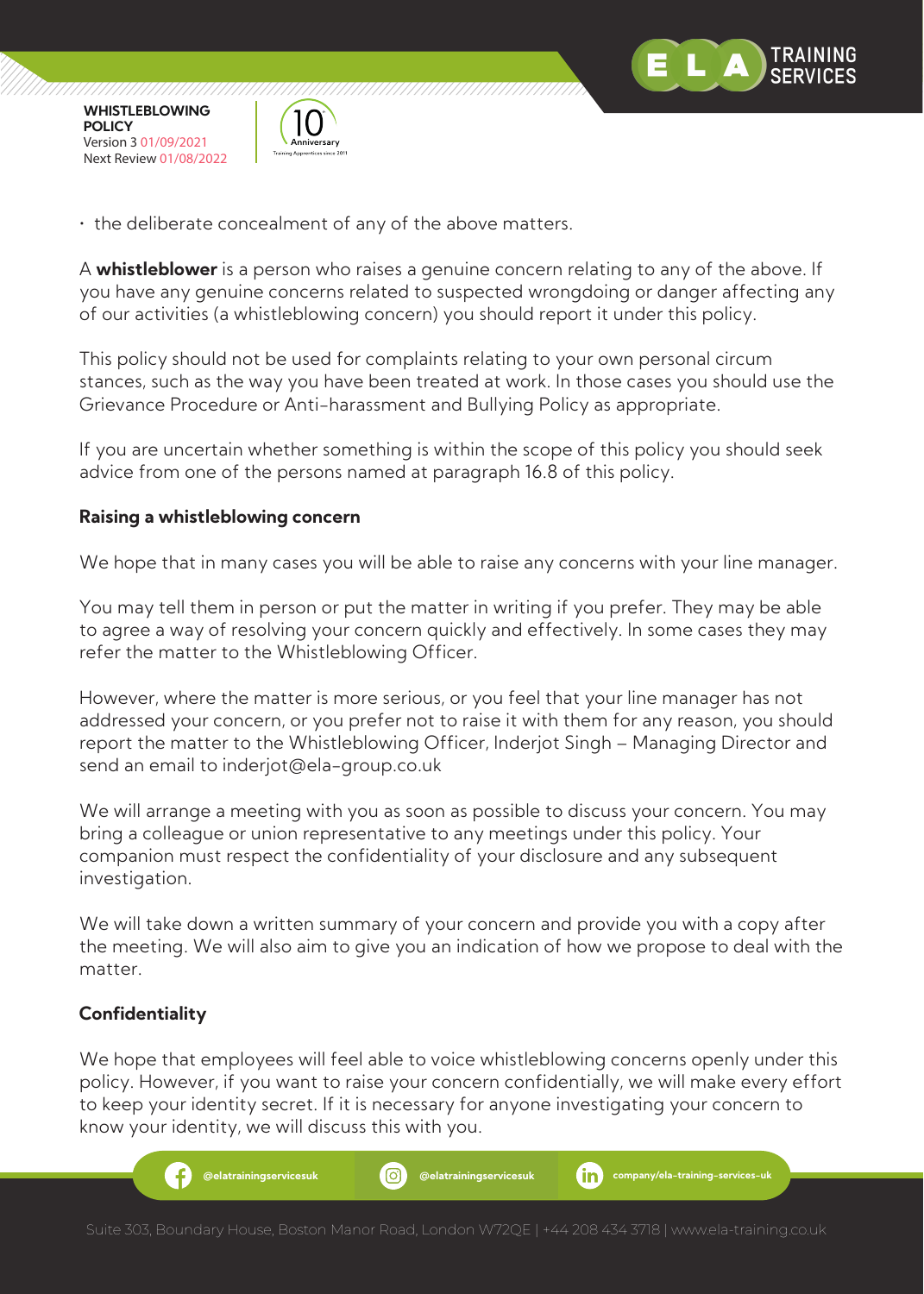

,,,,,,,,,,,,,,,,,,,,,,,,,,,,,



We do not encourage employees to make disclosures anonymously. Proper investigation may be more difficult or impossible if we cannot obtain further information from you. It is also more difficult to establish whether any allegations are credible. Whistleblowers who are concerned about possible reprisals if their identity is revealed should come forward to the Whistleblowing Officer and appropriate measures can then be taken to preserve confidentiality. If you are in any doubt you can seek advice from Public Concern at Work, the independent whistleblowing charity, who offer a confidential helpline.

## **External disclosures**

The aim of this policy is to provide an internal mechanism for reporting, investigating and remedying any wrongdoing in the workplace. In most cases you should not find it necessary to alert anyone externally.

The law recognises that in some circumstances it may be appropriate for you to report your concerns to an external body such as a regulator. It will very rarely if ever be appropriate to alert the media. We strongly encourage you to seek advice before reporting a concern to anyone external. The independent whistleblowing charity, Public Concern at Work, operates a confidential helpline. They also have a list of prescribed regulators for reporting certain types of concern. Their contact details are at the end of this policy.

Whistleblowing concerns usually relate to the conduct of our employees, but they may sometimes relate to the actions of a third party, such as a learner, client or supplier. The law allows you to raise a concern with a third party, where you reasonably believe it relates mainly to their actions or something that is legally their responsibility. However, we encourage you to report such concerns internally first.

#### **Investigation and outcome**

Ŧ

Once you have raised a concern, we will carry out an initial assessment to determine the scope of any investigation. We will inform you of the outcome of our assessment. You may be required to attend additional meetings in order to provide further information.

In some cases we may appoint an investigator or team of investigators including employee with relevant experience of investigations or specialist knowledge of the subject matter.

The investigator(s) may make recommendations for change to enable us to minimise the risk of future wrongdoing.

**@elatrainingservicesuk @elatrainingservicesuk company/ela-training-services-uk**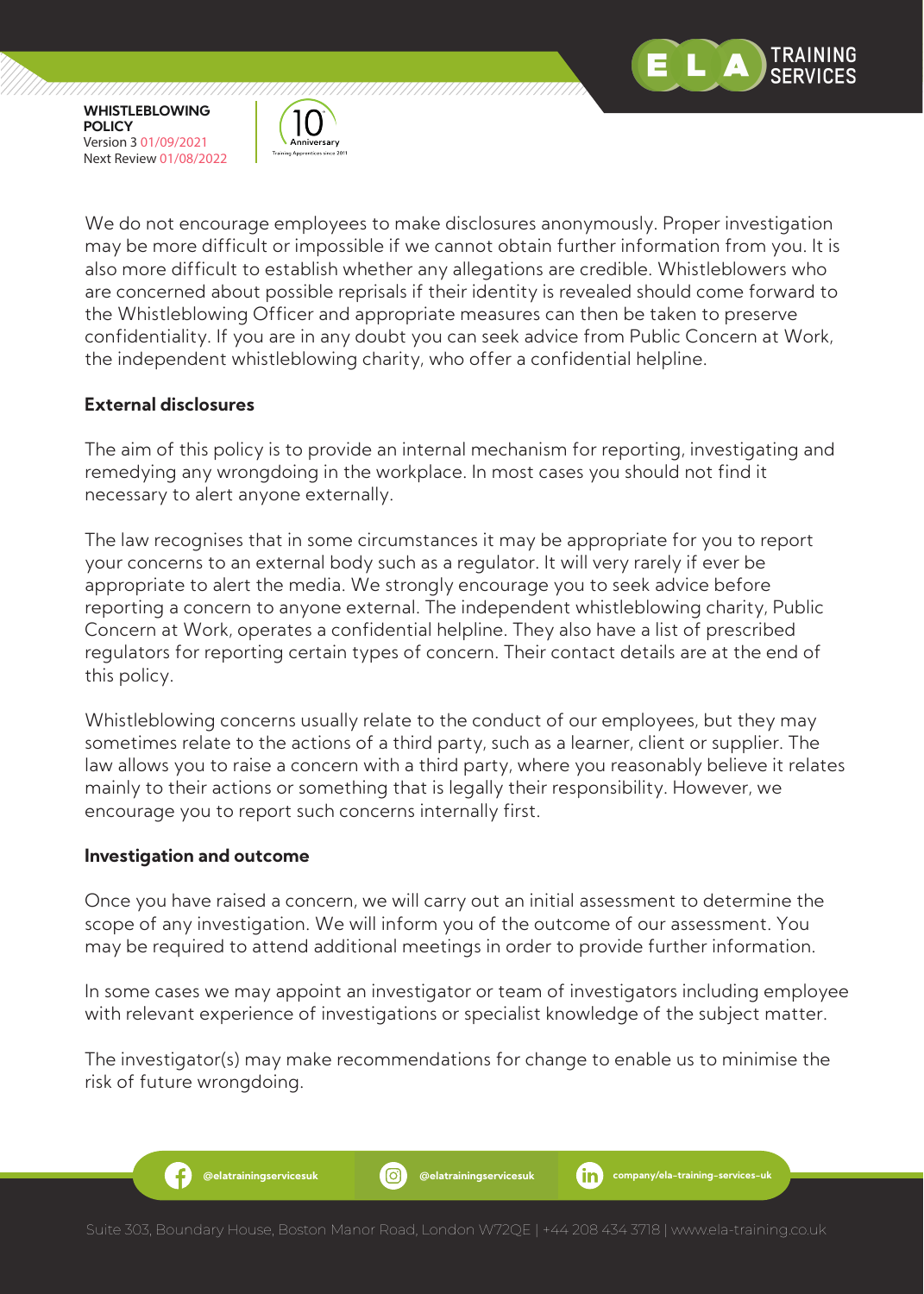



We will aim to keep you informed of the progress of the investigation and its likely timescale. However, sometimes the need for confidentiality may prevent us giving you specific details of the investigation or any disciplinary action taken as a result. You should treat any information about the investigation as confidential.

If we conclude that a whistleblower has made false allegations maliciously or with a view to personal gain, the whistleblower will be subject to disciplinary action.

## **If you are not satisfied**

While we cannot always guarantee the outcome you are seeking, we will try to deal with your concern fairly and in an appropriate way. By using this policy you can help us to achieve this.

If you are not happy with the way in which your concern has been handled, you can raise it with one of the other key contacts whose details are set out at the end of this policy.

## **Protection and support for Whistleblowers**

It is understandable that whistleblowers are sometimes worried about possible repercussions. We aim to encourage openness and will support employee who raise genuine concerns under this policy, even if they turn out to be mistaken.

Employees must not suffer any detrimental treatment as a result of raising a concern in good faith. Detrimental treatment includes dismissal, disciplinary action, threats or other unfavourable treatment connected with raising a concern. If you believe that you have suffered any such treatment, you should inform one of the individuals named in this policy immediately. If the matter is not remedied you should raise it formally using our Grievance Procedure.

Employees must not threaten or retaliate against whistleblowers in any way. Anyone involved in such conduct will be subject to disciplinary action. Responsibility for the success of this policy

The Management has overall responsibility for this policy, and for reviewing the effectiveness of actions taken in response to concerns raised under this policy.

The Management may delegate day-to-day operational responsibility for this policy to a Whistleblowing Officer. The Management will ensure that all managers and other employees who may deal with concerns or investigations under this policy receive appropriate training.